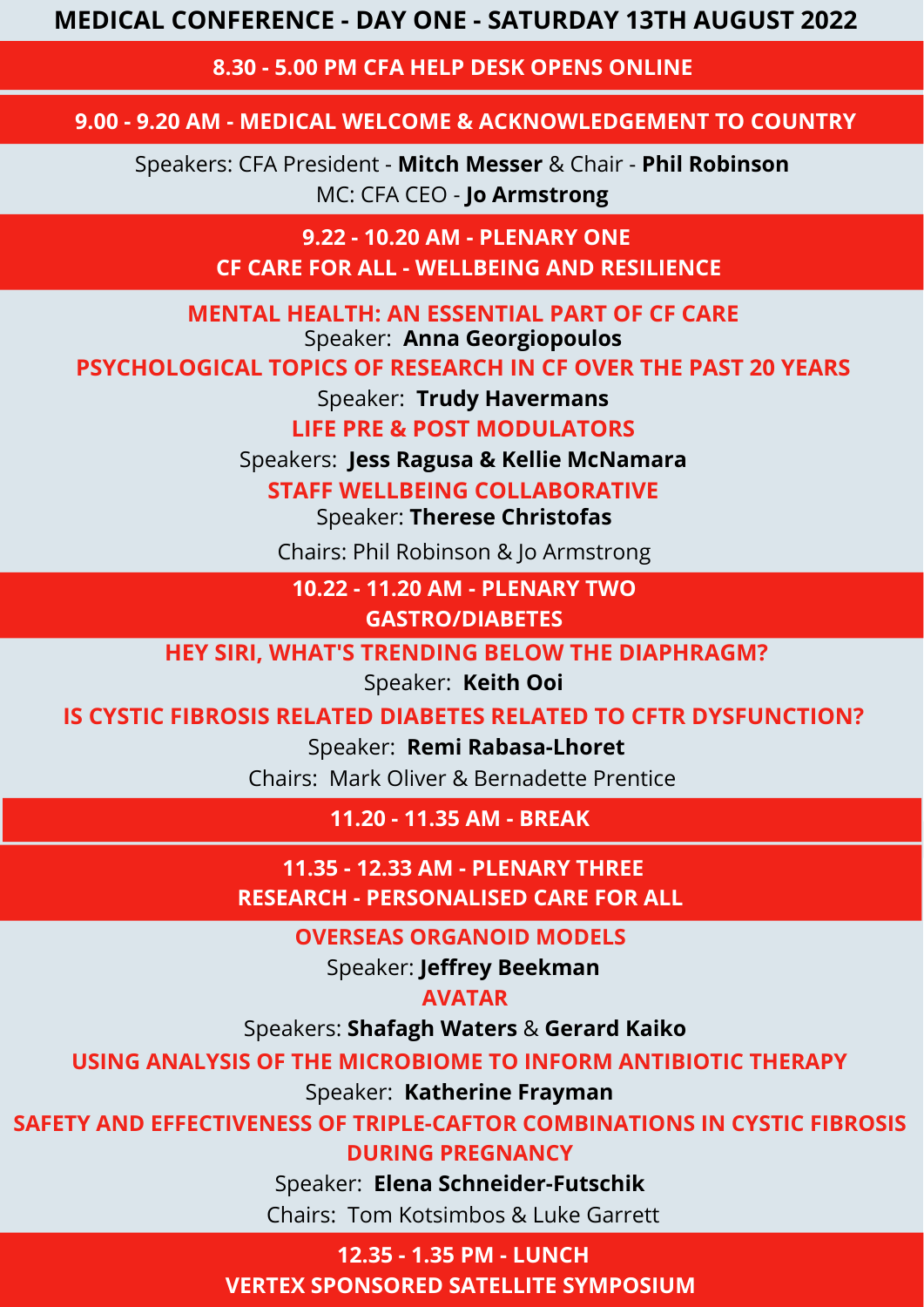# **ETHICS IN CF CARE**

# **MEDICAL STREAM TWO**

# **MODELS OF CARE IN THE FUTURE**

### **MEDICAL STREAM ONE**

Models of care for 'well' patients/who needs a 3 monthly OPD MDT visit and who doesn't Speaker: **Stephen Stick**

Telehealth CF clinics:

- do they work

- home monitoring/point of care testing/role of Telehealth in CF

Speaker: **Tonia Douglas**

Allied Health approach to Telehealth (physiotherapy)

Speakers: **Anna Middleton** & **Irene Maguire**

Mental Health care in the Telehealth era (delivery, management of risk, ongoing therapy

Speaker: **Anthony Talbot**

Chairs: Phil Robinson & Peter Middleton

#### **2.52 - 4.02 PM - CONCURRENT SESSIONS**

# **GASTROENTEROLOGY & HEPATOLOGY RESEARCH/COHORT STUDIES**

Ethics in CF Healthcare Speaker: **John Massie** Approaching the patient with end stage organ disease excluded from transplantation Speaker: **Tom Kotsimbos** Moral distress/moral injury Speaker: **Felicity Finlayson** 'What outcomes are most important?" Speaker: **Paul Komesaroff** Chairs: Charlotte Burr & John Massie Voluntary Assisted Dying Speaker: **Lisa O'Driscoll**

The present and future of CF liver disease from bench and bedside

## Speaker: **Grant Ramm**

Re-shaping the future of GI. The DIGEST experience

# Speaker: **Sarah Jane Schwarzenberg**

The Vitamin U debate: Ursodeoxycholic acid in CF liver disease

# Speakers: **FOR - Mark Oliver/AGAINST - Jonathan Bishop**

Multi-visceral transplant - paediatric & adult cases at the coal face

**MEDICAL STREAM ONE MEDICAL STREAM TWO** ACFDR Speaker: **Peter Wark** & **Susannah Ahern** BEAT CF Speaker: **Tom Snelling** CF START Trial Speaker: **Kevin Southern** SHIP, SHIP-CT & COMBAT CF (implications of recent clinical trials in young children unable to access CFTR modulators) Speaker: **Stephen Stick** Chairs: Elena Schneider-Futschik & Dominic Fitzgerald

# Speakers: **Mark Oliver & Anastasia Volovets**

Chairs: Lauren Farquhar & Shoma Dutt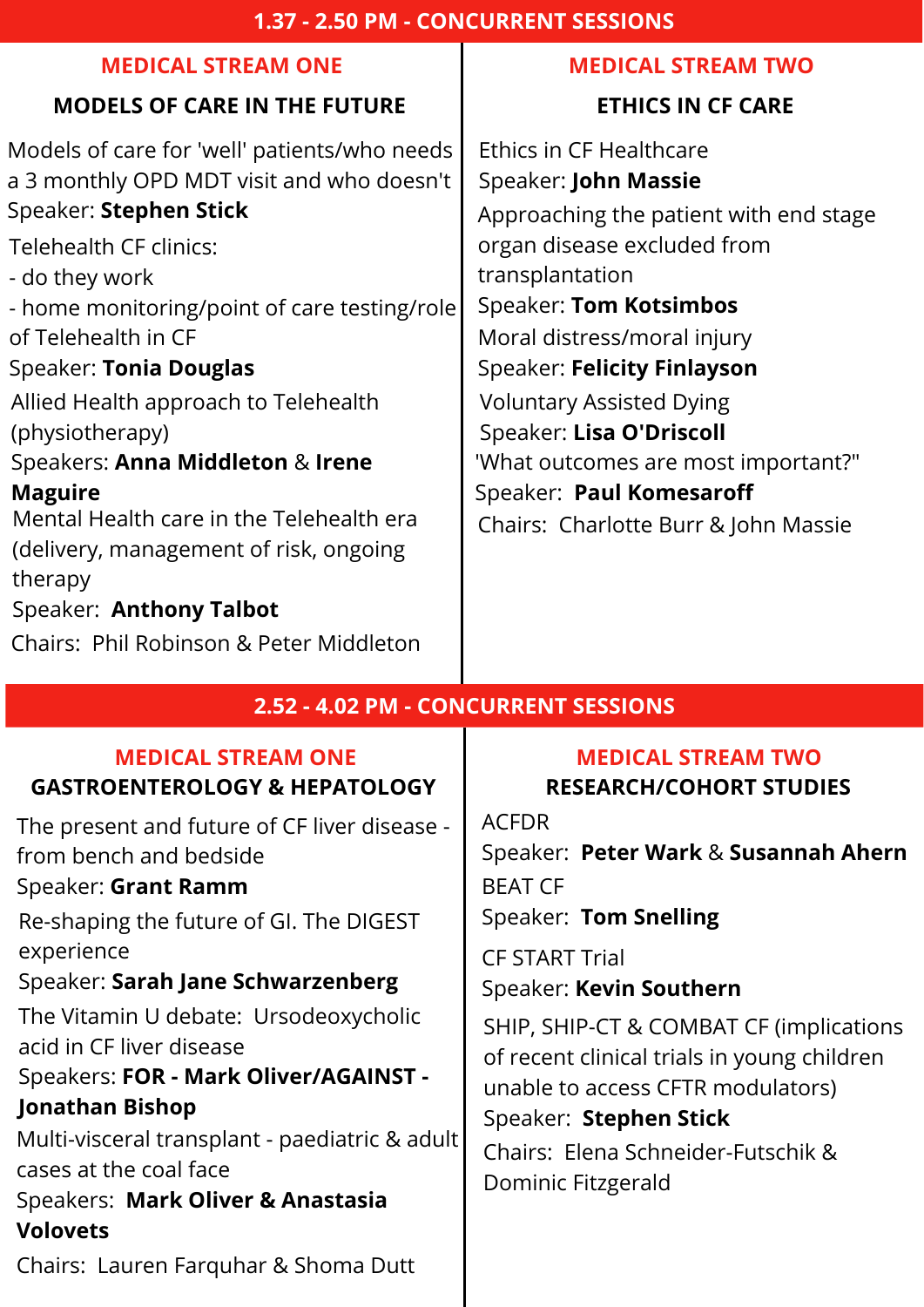#### **4.15 - 5.45 PM - CONCURRENT SESSIONS**

#### **MEDICAL STREAM ONE MEDICAL STREAM TWO**

## **PHYSIOTHERAPY MEDICAL / ANNUAL REVIEW**

Escalation of care - the deteriorating patient? Speakers: **Brenda Button** & **Robyn Cobb** "What's going to be the best? Outcomes to accurately assess respiratory disease in presence of CFTR modulator therapy? Speaker: **Sarath Ranganathan** What's tech got to do with it? Speaker: **Nathan Ward** & **Jamie Wood** Physiotherapy beyond the lungs (musculoskeletal) Speaker: **Julia Taylor**

Chairs: Jen Corda & Jen Hauser

The Annual Review Process Speaker: **Shivanthan Shanthikumar** At risk respiratory patients and families Speaker: **Peter Middleton** At risk GI/nutritional patients and families

Speaker: **Keith Ooi**

At risk psychosocial patients and families Speaker: **Jess Mifsud**

Panel Discussion

Chairs: Tom Kotsimbos & Phil Robinson

### **5.45 PM - CLOSE**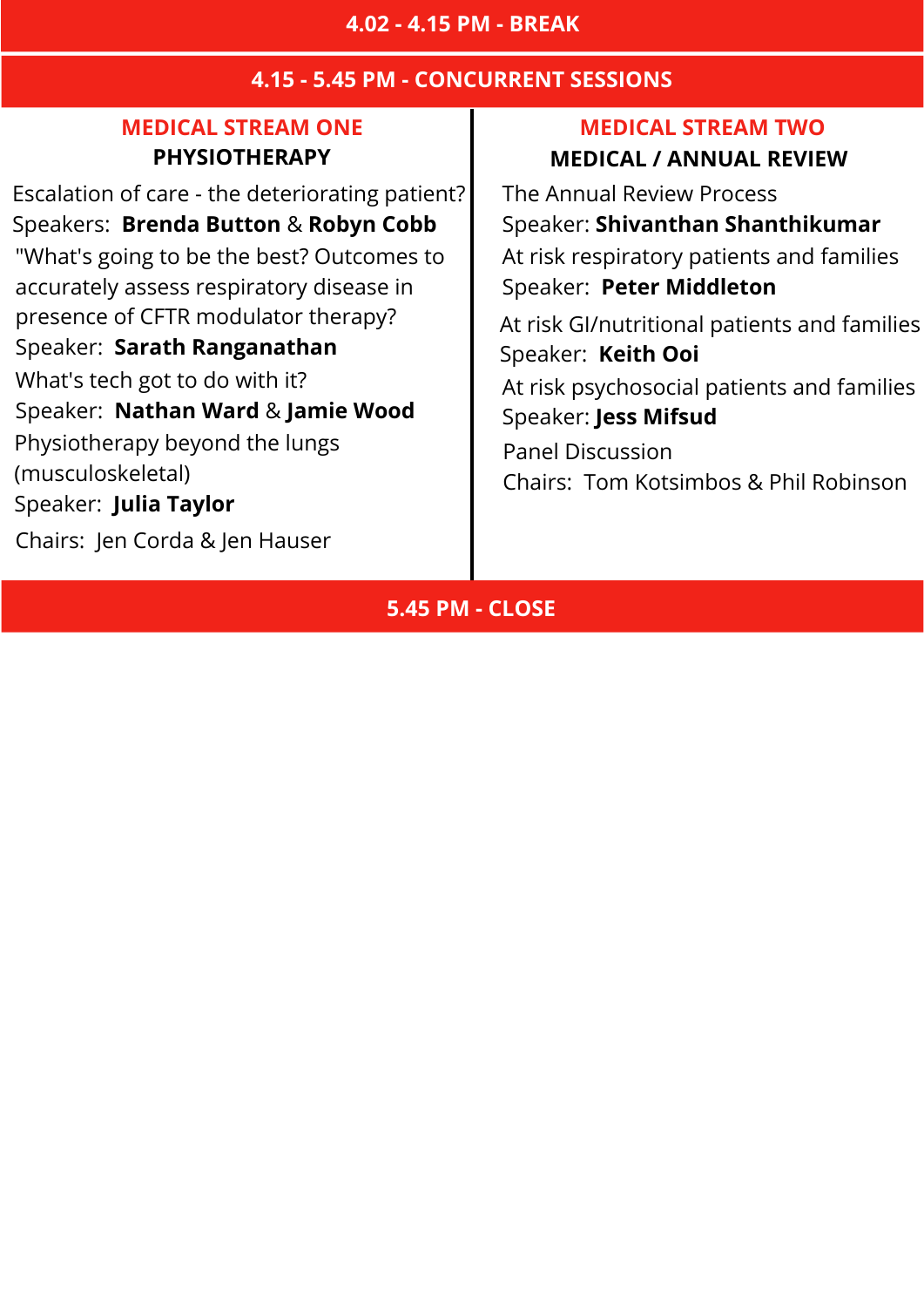#### **7.00 - 5.00 PM CFA HELP DESK OPENS ONLINE**

**7.20 - 8.20 AM - BREAKFAST 4DMEDICAL SPONSORED SATELLITE SYMPOSIUM**

> Speakers: Chair - **Phil Robinson** MC: CFA CEO - **Jo Armstrong**

**8.30 - 8.34 AM - MEDICAL WELCOME**

**8.36 - 9.31 AM - PLENARY FOUR ALL THINGS MICROBIOME**

**9.33 - 10.33 AM - CONCURRENT SESSIONS**

#### **10.33 - 10.45 AM - BREAK**

The microbiome - friend or foe

Speaker: **Katherine Frayman**

Is Gut Microbiome the next frontier in cystic fibrosis?

Speaker: **Keith Ooi**

Microbiome biomarkers: are they reliable enough to care about?

Speaker: **Sarath Ranganathan**

Chairs: Sarath Ranganathan & Peter Wark

**MEDICAL STREAM ONE MEDICAL STREAM TWO**

Care of sinuses Speaker: **Catherine Banks** GI Cancer diagnosis in CF Speaker: **Paul Haber** CFRD. Glucose intolerance Speaker: **Charles Verge** Geriatrics in CF - the aging body Speaker: **Elizabeth Tullis** Pregnancy and family planning Speaker: **Jennifer Taylor-Cousar** Chairs: Judith Morton & Siobhain Mulrennan

**CF CARE BEYOND THE LUNGS INFECTION AND PANDEMICS - CF & COVID 19** COVID-19 and Mental Health Speaker: **Trudy Havermans** CF and COVID around the world Speaker: **Peter Middleton** CF respiratory viruses and COVID-19 - insights and extrapolations Speaker: **Tom Kotsimbos** How did the COVD-19 pandemic change CF outpatient care? Speaker: **Nicholas Simmonds** Chairs: Tom Kotsimbos & Peter Wark

## **MEDICAL CONFERENCE - DAY TWO - SUNDAY 14TH AUGUST 2022**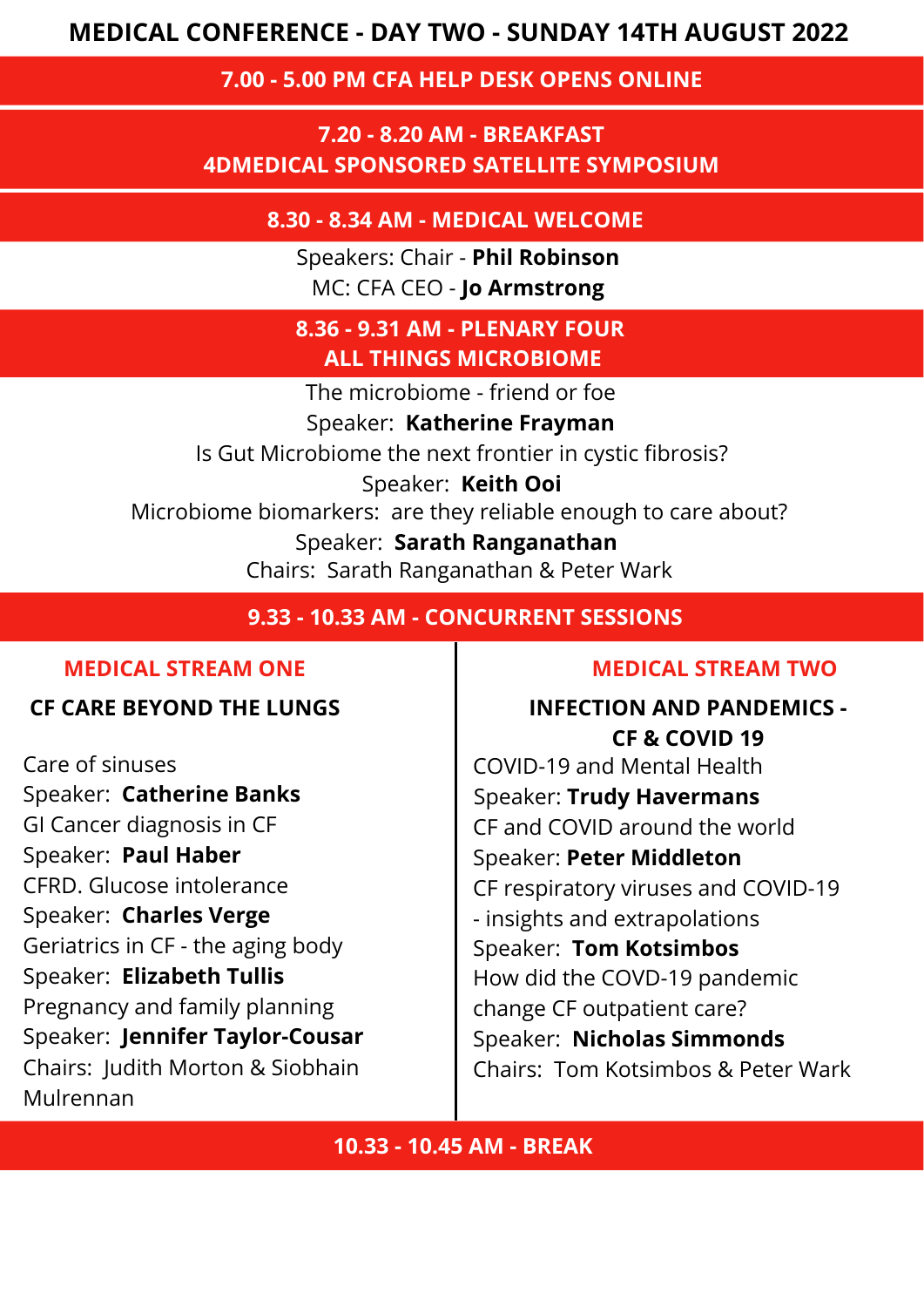#### **10.45 - 12.13 PM - CONCURRENT SESSIONS**

## **MENTAL HEALTH / A BIO-PSYCHOSOCIAL APPROACH TO MENTAL HEALTH AND WELLBEING**

## **MEDICAL STREAM ONE MEDICAL STREAM TWO**

# **CFTR MODULATORS - IMPACT ON CLINICAL CARE**

Who am I? An exploratory study of selfconcept in adults with CF during an evolving era of care

# Speaker: **Maggie Harrigan**

Treating procedural anxiety: behavioural science in hospital

Speaker: **Alice Morgan** CF and the quest for good sleep

## Speaker: **Alan Young**

Families overcoming fear and thriving with CF: Perspectives from parents and siblings Speaker: **Lauren Kelada**

Optimising care for young people: the experience of CF MDT's

Speaker: **Lucy Holland**

Chairs: Caitlyn Mackenzie & Romany Aitken-Wong

CFTR and gene pipeline: What's on the horizon

# Speaker: **JP Clancy**

Mucolytic therapies in the age of modulators

# Speaker: **Kevin Southern**

The impact of CFTR modulators on GI and nutrition

# Speaker: **Sarah Jane Schwarzenberg**

More than numbers: A Gene Modulator Program

# Speaker: **Catherine Rang**

Chairs: Sheila Sivam & Phil Robinson

#### **12.15 PM - LUNCHTIME DEBATE 1**

#### **12.45 PM - LUNCHTIME DEBATE 2**

Telehealth provides equally effective care to face to face consultations Speakers: **Adam Jaffe vs Shivanthan Shanthikumar** Chairs: Sharon Hunt & Jo Harrison

> CFTR modulators render other treatment redundant Speakers: **André Schultz & Judith Morton** Chairs: Dominic Fitzgerald & David Armstrong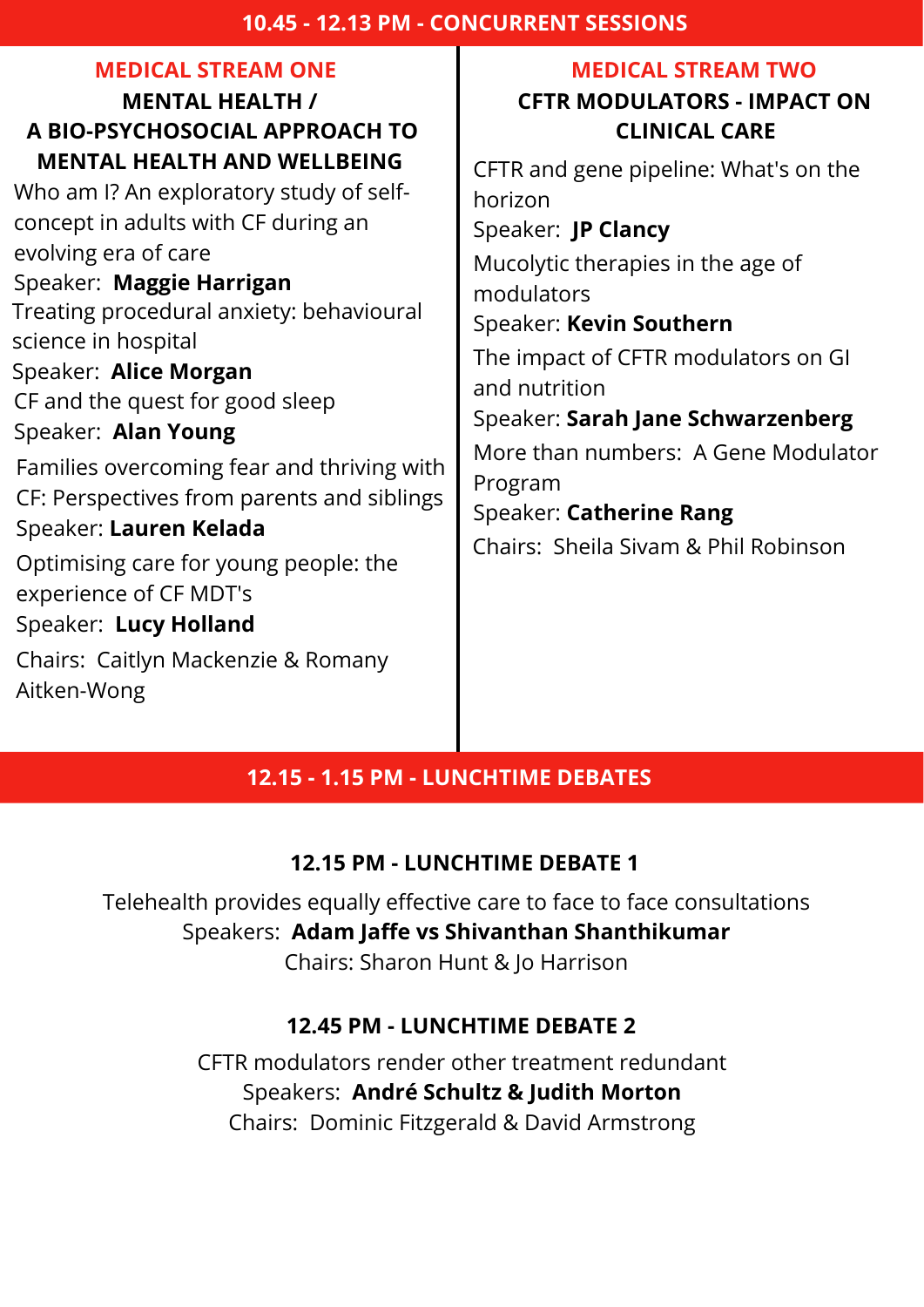é

#### **1.15 - 2.45 PM - CONCURRENT SESSIONS**

# **MEDICAL STREAM ONE MEDICAL STREAM TWO**

# **HOLISTIC CARE IN CF BASIC SCIENCE**

Supported CF Self-Management Speaker: **Nicole Saxby**

Exercise - why so important Speakers: **Pamela Scarborough & Zoe Saynor**

How to approach the patient who use complementary therapies rather than prescribed products

Speaker: **Joanna Harnett**

Body image and weight stigma with evolving therapies Speaker: **Fiona Willer**

Chairs: Sean Beggs & Andrew Tai

#### **NUTRITION AND GASTROENTEROLOGY | PSYCHOSOCIAL MEDICAL STREAM ONE MEDICAL STREAM TWO**

We are what we eat - the "diet-gut-lung" axis in CF

Why sample processing matters for microbiome studies Speaker: **Jose Caparros-Martin** Progress in lung cell models for CF research Speaker: **Shafagh Waters** Making in vitro CFTR modulator studies relevant to clinical dosing Speaker: **Elena Schneider-Futschik** X-ray Velocimetry imaging technology for CF lung disease Speaker: **Martin**X-ra**D**<sup>y</sup> Velocimet**o**ry imagin**n**<sup>g</sup> technolo**n**gy for CF**e**lung dise**l**ase **ley** The science required for enabling compassionate CF bacteriophage treatment in Australia Speaker: **Anthony Kicic** Modelling the cell biology of CF liver disease and impact of CFTR modulators

Speaker: **Adeline Lim**

Chairs: Shivanthan Shanthikumar & Luke Garrett

**2.45 - 3.00 PM - BREAK**

#### **3.00 - 4.13 PM - CONCURRENT SESSIONS**

Future of Nutrition - is breast best?

Findings from FIRST study

Speaker: **Katie McDonald**

Preventing medical trauma amongst CF patients and families Speaker: **Gillian Griffiths**

Speaker: **Josie van Dorst**

Survey of GI services in Australia/NZ **& Cathy Morrison**

CF mental health screening: Australian trial outcomes and lessons Speaker: **Campbell Tickner** Speaker: Tamarah Katz<br>
Prevalence of ADHD in CF. A comorbidity in need of more attention? Speaker: **Anna Georiopoulos**